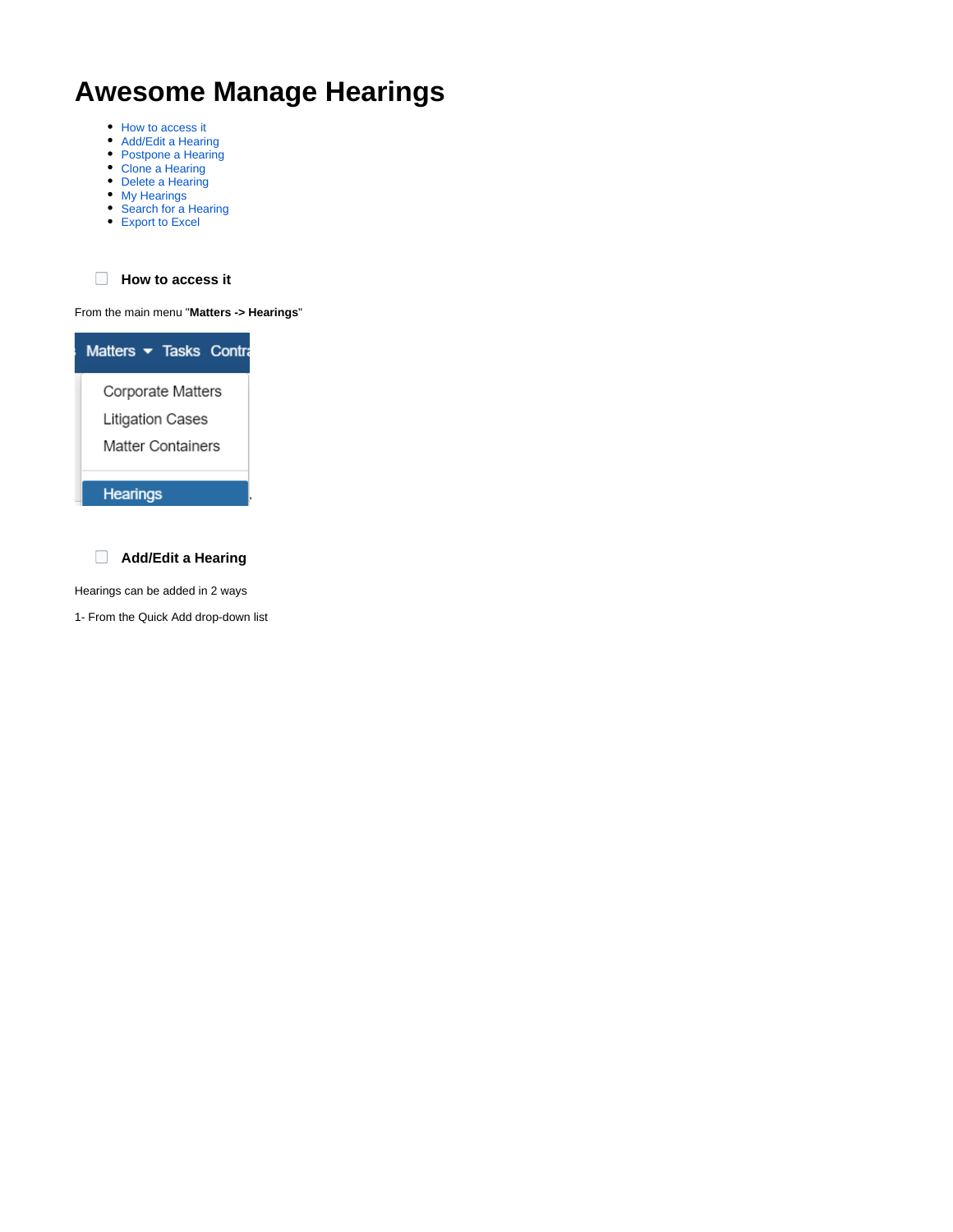| Add $\blacktriangledown$       |
|--------------------------------|
| <b>li</b> Company              |
| Contact                        |
| <b>III</b> Corporate Matter    |
| Contract                       |
| <b>■</b> Matter Container      |
| <b>11</b> Litigation Case      |
|                                |
| A Hearing                      |
| <b>W</b> Intellectual Property |
| 图 Task                         |
| C Log Time                     |
| <b>iii</b> Expense             |
| Meeting ڈھُٹا                  |

2- From the Stages & Activities tab in a Litigation Case via the actions button Add hearings

| M00000144 Criminal Agency Grid x Bandia<br>Matter - Litigation Case |                                 |                                                                             |                                   |                                                           |                          |              |                                 |                                 | $\equiv$ Actions |
|---------------------------------------------------------------------|---------------------------------|-----------------------------------------------------------------------------|-----------------------------------|-----------------------------------------------------------|--------------------------|--------------|---------------------------------|---------------------------------|------------------|
| General Info                                                        | <b>Department</b>               | 0.00 USD                                                                    | Paid                              |                                                           | 0.00 USD                 | <b>S</b> Due | $0.00$ USD                      | Add Stage<br>画                  |                  |
|                                                                     |                                 |                                                                             |                                   |                                                           |                          |              |                                 | Add Hearing                     |                  |
| Stages & Activities                                                 | > Dispute $\overline{m} \times$ |                                                                             |                                   |                                                           |                          |              |                                 | <b>Add Event</b>                |                  |
| Related Documents                                                   |                                 |                                                                             |                                   |                                                           |                          |              |                                 | Add Task                        |                  |
| C Expenses                                                          | ▼ First Instance Court          | Judged                                                                      | $\widehat{\overline{\mathbf{w}}}$ |                                                           |                          |              |                                 | <b>Add Reminder</b>             |                  |
|                                                                     |                                 | last attended hearing 2021-05-10 10:00:00 By Michael James, Anastasia Katts |                                   |                                                           |                          |              |                                 | <b>Export to Excel</b><br>Audit |                  |
| Time Logs                                                           |                                 |                                                                             |                                   |                                                           |                          |              |                                 |                                 |                  |
| Related Matters                                                     | <b>Court Type:</b>              | <b>Commercial Court</b>                                                     |                                   | Court Degree / Circuit: Court of First Instance (Primary) |                          |              | <b>External/Court Reference</b> | Date                            | $\bullet$        |
|                                                                     | <b>Court Region:</b>            | Dubai                                                                       |                                   | Court:                                                    | <b>Dubai DIFC Courts</b> |              |                                 |                                 |                  |
| Settings                                                            | Client:                         | <b>Collection Department</b>                                                |                                   | <b>Client Position:</b>                                   | Plaintiff                |              | 212/2021                        | 2021-05-02                      | 0/1              |
|                                                                     | <b>Judgment Date:</b>           | 2021-05-10                                                                  |                                   | In this Stage for                                         | 35 day(s) $\odot$        |              |                                 |                                 |                  |
|                                                                     |                                 |                                                                             |                                   |                                                           |                          |              |                                 |                                 |                  |
|                                                                     | $(2)$ 盒<br><b>Hearings</b>      | <b>Tasks</b>                                                                | $(1)$ $2^{\circ}$<br>Events       | 畠                                                         |                          |              |                                 |                                 |                  |

The Hearings grid is as such:

| Hearings                                   | My Hearings    |          | $\checkmark$          | <b>Save Filter</b> |                        |                                               |                              |                              | $+$ or $\alpha$           |
|--------------------------------------------|----------------|----------|-----------------------|--------------------|------------------------|-----------------------------------------------|------------------------------|------------------------------|---------------------------|
| <b>Filter Search</b>                       | <b>C</b> Reset | Q Search |                       |                    |                        |                                               |                              |                              | Columns $\div$            |
| $\Box$ Assignee(s)                         |                |          | <b>Hearing Date</b>   |                    | <b>Court Type</b>      | Name                                          | Assignee(s)                  | <b>Hearing Type</b>          | <b>Stage</b>              |
| □ External/Court Reference<br>$\Box$ Stage |                |          | $2021 - 06 - 3010:00$ |                    | <b>Appeal Court</b>    | <b>Online Court Hearing Branding VS Bessy</b> | <b>William Singleton</b>     | <b>Investigation Hearing</b> | <b>First Instance Cou</b> |
| □ Matter Name                              |                | D        | 2021-06-29 10:00      |                    | <b>Criminal Courts</b> | Criminal Agency Grid x Bandia                 | Michael James: William Singl | Court hearing                | <b>Dispute</b>            |
| $\Box$ Court                               |                |          | 2021-06-02 10:00      |                    | <b>Criminal Courts</b> | <b>Criminal Agency Grid x Bandia</b>          | Michael James: William Singl | Court hearing                | <b>Dispute</b>            |
| $\Box$ Hearing Date                        |                | D.       | 2021-05-31 10:00      |                    | <b>Execution Court</b> | <b>Debt Collection Dispute</b>                | Michael James                |                              | Execution                 |

You will be able to add the latest development of every hearing from the grid itself.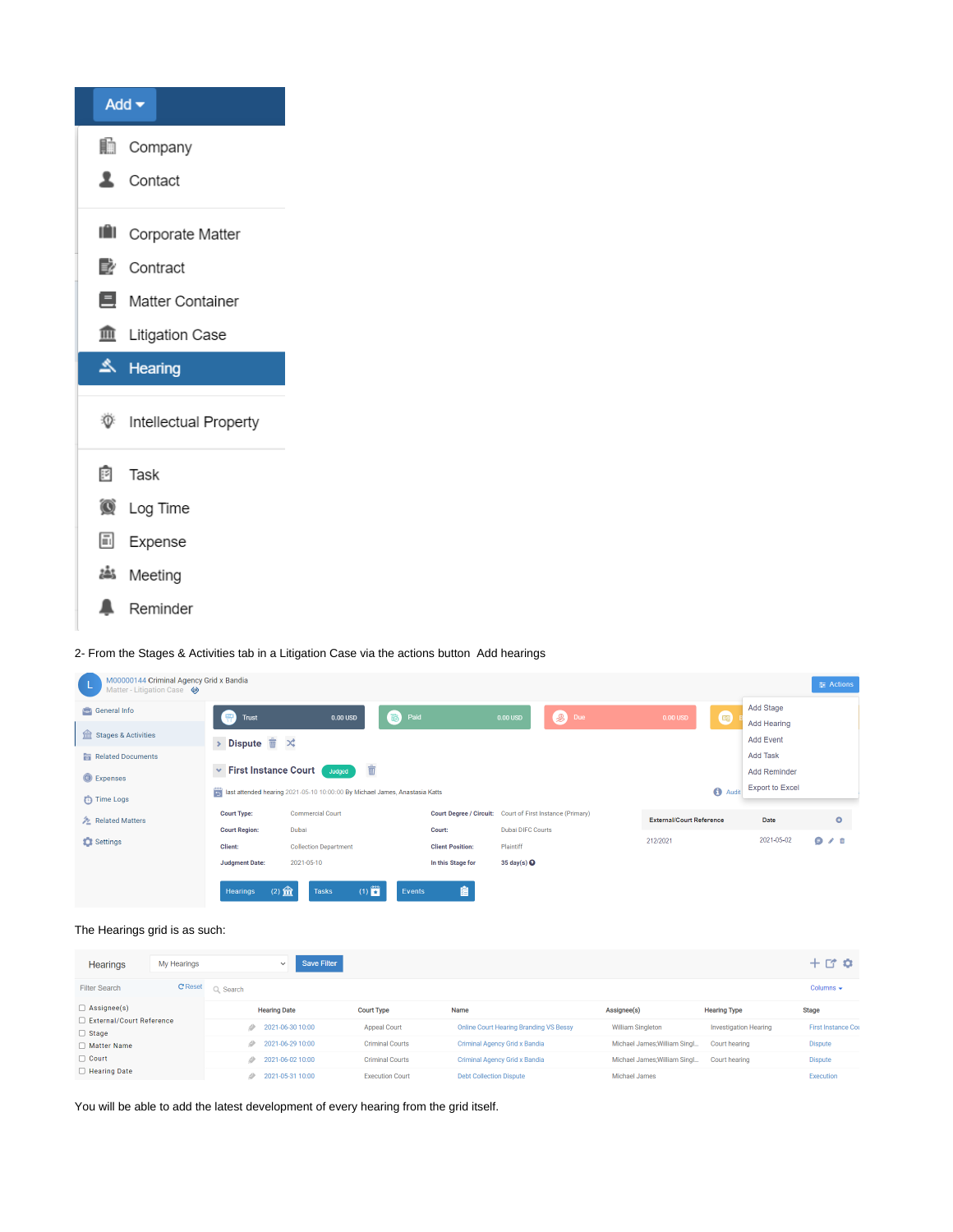Once the Litigation Case is inserted in the Hearing form, all the data that is inserted in the Litigation Data tab is fetched such as Client, Opponent, Lawyers assigned, Judges, Opponent Lawyers and more. If the Hearing is being added from within the Stages & Activities tab in a litigation case, the associated litigation Case is selected by default.

| <b>Add Hearing</b>              |                                                                                                | $\times$ |
|---------------------------------|------------------------------------------------------------------------------------------------|----------|
| Matter Name*                    | M144: Criminal Agency Grid x Bandia<br>Q<br>⇛                                                  |          |
|                                 | Start typing to select from possible matches of matter, client or use the Matter ID ex.<br>M10 |          |
| Stage                           | First Instance Court $\theta$<br><b>Select</b><br>20                                           |          |
| Hearing Type                    | O<br>None                                                                                      |          |
| Hearing Date*                   | 2021-06-07<br>藟<br>10:00                                                                       |          |
| Assignee(s)                     | ▼                                                                                              |          |
|                                 | $\bigcirc$<br>Michael James                                                                    |          |
|                                 | Assign to me                                                                                   |          |
| Time Spent                      | $\bullet$<br>1:00                                                                              |          |
|                                 |                                                                                                |          |
|                                 |                                                                                                |          |
| Send Notification by email<br>⊻ | <b>Save</b><br>Cancel                                                                          |          |

Once a Hearing is saved, a Reminder is created to the Lawyers in charge with the Hearing Date being the Due date of the newly created Reminder. A Hearing is designated with a Subject. The Subject is the hyperlink that will open the edit form of a Hearing.

## [Back to Top](https://documentation.app4legal.com/display/A4L/Manage+Hearings#main)

## **Postpone a Hearing**

In a Hearing form, there is a field to inserted the Postponed to Date.

| Postponed Until 2020-05-22 | m. | 10:00 |  |
|----------------------------|----|-------|--|
| Reasons of<br>Postponement |    |       |  |

### [Back to Top](https://documentation.app4legal.com/display/A4L/Manage+Hearings#main)

## **Clone a Hearing**

From the three dots next to the Hearing entry, there is a Clone action. The Clone feature will copy the same information of the Hearing entry to another one to be added and saved. It is basically used, in case a user at the Hearing form edited some of the data that is fetched from the Litigation Data tab such as a Judge change. The next time the user wants add a Hearing and maintain the changes, the clone feature is used.